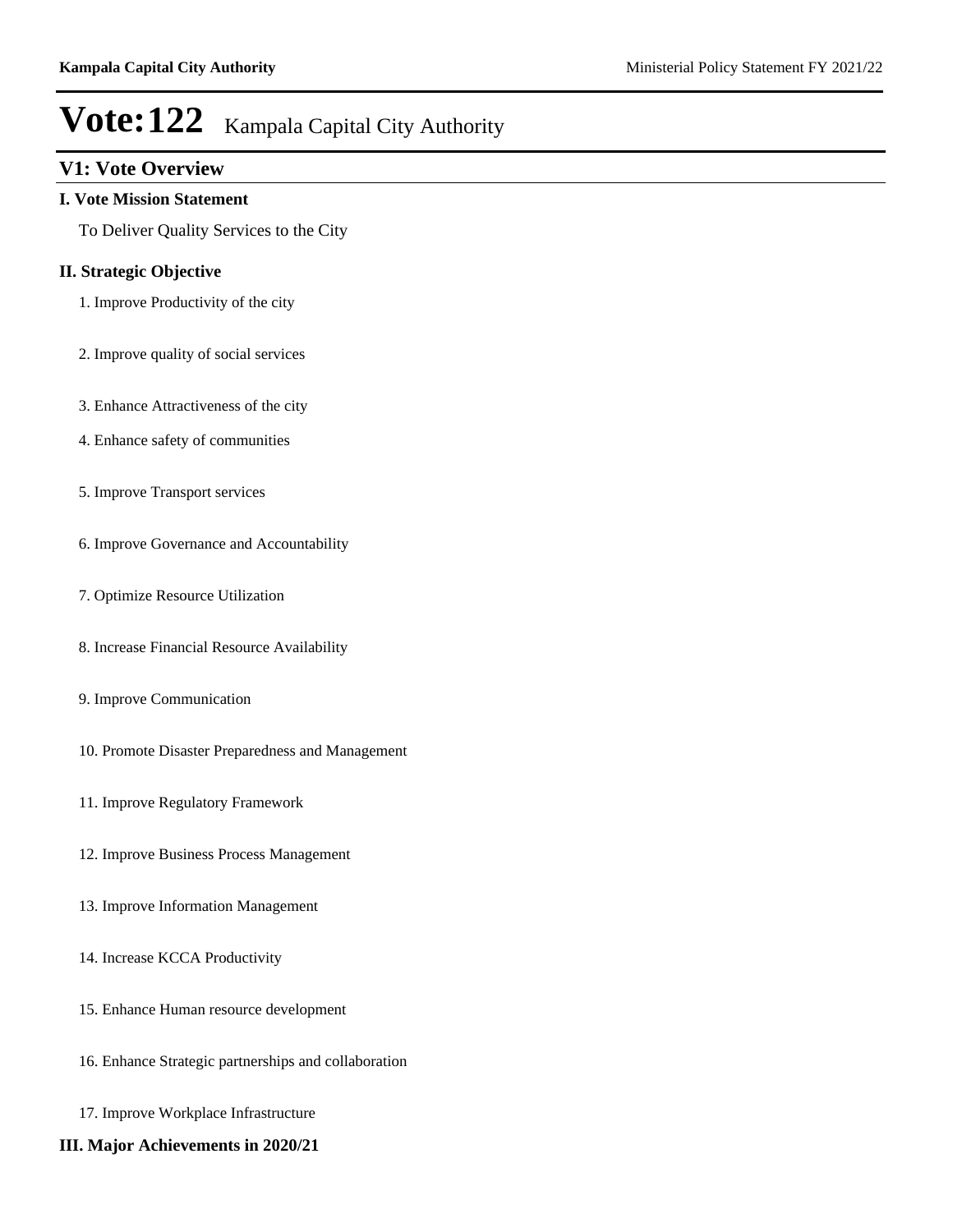The Directorate of Revenue Mobilization had the following achievements by the time of MPS production; Revenue

Revenue Mobilization

-For FY 2020/21 KCCA targeted to collect UGX 78.3 billion. By the end of December 2020, collection performance was at 83% having collected UGX 39.47Bn representing 85% of the half year target of UGX 47 Billion. This implies that KCCA registered a deficit of UGX 7 Billion

-Tax Register Expansion Program - 2,094 new clients were registered under Business license, 01 new facility for Local Hotel Tax and 243 Local Service Tax were added on to the register.

-Resumed taxi registration and other commercial road users  $-240$  registered bringing the total registrations since commencement to 17,617.

-Revenue Modernization Project - Completed and rolled out Trade License database enhancements with GIS System. Completed System test for user acceptance of Outdoor Advertising and Local Hotel Tax Enhancement

# **IV. Medium Term Plans**

Medium Term Plans

-Expediting the formulation of enabling legislation for potential revenue sources.

-Completing the valuation roll in the 5 Divisons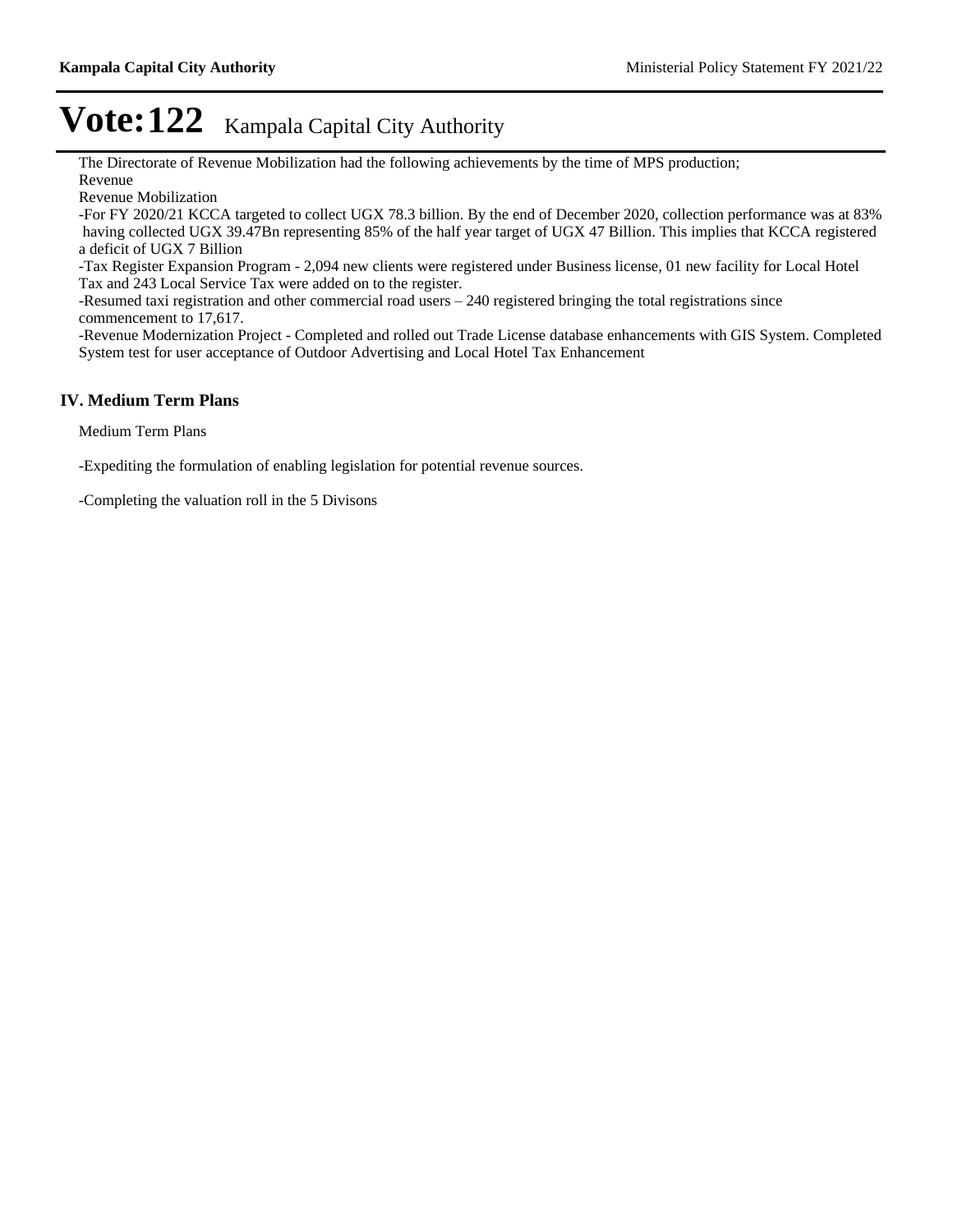# **V. Snapshot Of Medium Term Budget Allocations**

**Table 5.1: Overview of Vote Expenditures (UShs Billion)**

|                                 |                                                      |                    | 2020/21       |                                           |         | <b>MTEF Budget Projections</b> |         |         |         |  |
|---------------------------------|------------------------------------------------------|--------------------|---------------|-------------------------------------------|---------|--------------------------------|---------|---------|---------|--|
|                                 |                                                      | 2019/20<br>Outturn | <b>Budget</b> | <b>Approved Expenditure</b><br>by End Dec | 2021/22 | 2022/23                        | 2023/24 | 2024/25 | 2025/26 |  |
| <b>Recurrent</b>                | Wage                                                 | 0.186              | 0.186         | 0.054                                     | 0.186   | 0.195                          | 0.195   | 0.195   | 0.195   |  |
|                                 | Non Wage                                             | 0.931              | 1.069         | 0.117                                     | 1.069   | 1.069                          | 1.069   | 1.069   | 1.069   |  |
| Devt.                           | GoU                                                  | 0.071              | 0.071         | 0.003                                     | 0.071   | 0.071                          | 0.071   | 0.071   | 0.071   |  |
|                                 | Ext. Fin.                                            | 3.721              | 0.000         | 0.000                                     | 0.000   | 0.000                          | 0.000   | 0.000   | 0.000   |  |
|                                 | <b>GoU</b> Total                                     | 1.189              | 1.326         | 0.174                                     | 1.326   | 1.335                          | 1.335   | 1.335   | 1.335   |  |
| <b>Total GoU+Ext Fin (MTEF)</b> |                                                      | 4.909              | 1.326         | 0.174                                     | 1.326   | 1.335                          | 1.335   | 1.335   | 1.335   |  |
| <b>Arrears</b>                  |                                                      | 0.000              | 0.000         | 0.000                                     | 0.000   | 0.000                          | 0.000   | 0.000   | 0.000   |  |
| <b>Total Budget</b>             |                                                      | 4.909              | 1.326         | 0.174                                     | 1.326   | 1.335                          | 1.335   | 1.335   | 1.335   |  |
|                                 | <b>A.I.A Total</b>                                   | 0.000              | 0.000         | 0.000                                     | 0.000   | 0.000                          | 0.000   | 0.000   | 0.000   |  |
|                                 | <b>Grand Total</b>                                   | 4.909              | 1.326         | 0.174                                     | 1.326   | 1.335                          | 1.335   | 1.335   | 1.335   |  |
|                                 | <b>Total Vote Budget</b><br><b>Excluding Arrears</b> | 4.909              | 1.326         | 0.174                                     | 1.326   | 1.335                          | 1.335   | 1.335   | 1.335   |  |

#### **Table 5.2: Budget Allocation by Programme (UShs Billion)**

|                                 | 2021/22 Draft Estimates |          |              |  |
|---------------------------------|-------------------------|----------|--------------|--|
| <b>Billion Uganda Shillings</b> | GoU                     | Ext. Fin | <b>Total</b> |  |
| Development Plan Implementation | 1.255                   | 0.000    | 1.255        |  |
| Public Sector Transformation    | 0.071                   | 0.000    | 0.071        |  |
| <b>Grand Total:</b>             | 1.326                   | 0.000    | 1.326        |  |
| <b>Total excluding Arrears</b>  | 1.326                   | 0.000    | 1.326        |  |

# **VI. Budget By Economic Clasification**

#### **Table V6.1 2020/21 and 2021/22 Budget Allocations by Item**

|                                       | 2020/21 Approved Budget |          |       | 2021/22 Draft Estimates |       |          |              |
|---------------------------------------|-------------------------|----------|-------|-------------------------|-------|----------|--------------|
| Billion Uganda Shillings              | GoU                     | Ext. Fin | AIA   | <b>Total</b>            | GoU   | Ext. Fin | <b>Total</b> |
| <b>Output Class: Outputs Provided</b> | 1.326                   | 0.000    | 0.000 | 1.326                   | 1.326 | 0.000    | 1.326        |
| 211 Wages and Salaries                | 0.186                   | 0.000    | 0.000 | 0.186                   | 0.186 | 0.000    | 0.186        |
| 221 General Expenses                  | 0.885                   | 0.000    | 0.000 | 0.885                   | 0.885 | 0.000    | 0.885        |
| 225 Professional Services             | 0.255                   | 0.000    | 0.000 | 0.255                   | 0.255 | 0.000    | 0.255        |
| <b>Grand Total:</b>                   | 1.326                   | 0.000    | 0.000 | 1.326                   | 1.326 | 0.000    | 1.326        |
| <b>Total excluding Arrears</b>        | 1.326                   | 0.000    | 0.000 | 1.326                   | 1.326 | 0.000    | 1.326        |

VII. Budget By Sub-Subprogramme, Department And Project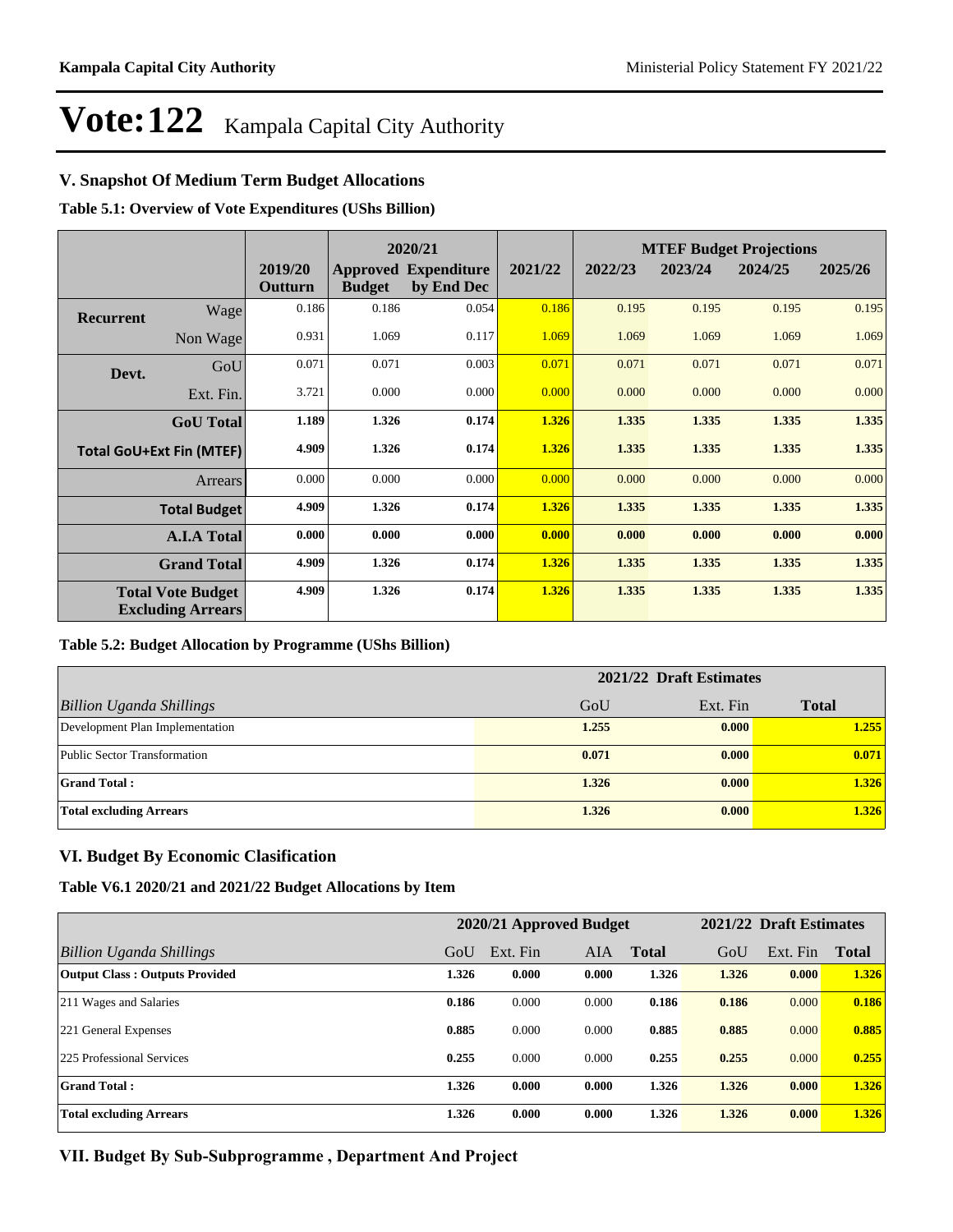| <b>Billion Uganda shillings</b>                                                           |                                     | FY 2020/21                |                                   |                                             |         | <b>Medium Term Projections</b> |         |             |
|-------------------------------------------------------------------------------------------|-------------------------------------|---------------------------|-----------------------------------|---------------------------------------------|---------|--------------------------------|---------|-------------|
|                                                                                           | <b>FY 2019/20</b><br><b>Outturn</b> | Approved<br><b>Budget</b> | <b>Spent By</b><br><b>End Dec</b> | 2021-22<br><b>Proposed</b><br><b>Budget</b> | 2022-23 | 2023-24                        | 2024-25 | $2025 - 26$ |
| 09 Revenue collection and mobilisation                                                    | 4.909                               | 1.326                     | 0.174                             | 1.326                                       | 1.335   | 1.335                          | 1.335   | 1.335       |
| 0115 LGMSD (former LGDP)                                                                  | 0.071                               | 0.000                     | 0.000                             | 0.000                                       | 0.000   | 0.000                          | 0.000   | 0.000       |
| 06 Revenue Management                                                                     | 1.117                               | 1.255                     | 0.171                             | 1.255                                       | 1.264   | 1.264                          | 1.264   | 1.264       |
| 1295 2ND Kampala Institutional and<br><b>Infrastructure Development Project [KIIDP 2]</b> | 3.721                               | 0.000                     | 0.000                             | 0.000                                       | 0.000   | 0.000                          | 0.000   | 0.000       |
| 1686 Retooling of Kampala Capital City<br>Authority                                       | 0.000                               | 0.071                     | 0.003                             | 0.071                                       | 0.071   | 0.071                          | 0.071   | 0.071       |
| <b>Total for the Vote</b>                                                                 | 4.909                               | 1.326                     | 0.174                             | 1.326                                       | 1.335   | 1.335                          | 1.335   | 1.335       |
| <b>Total Excluding Arrears</b>                                                            | 4.909                               | 1.326                     | 0.174                             | 1.326                                       | 1.335   | 1.335                          | 1.335   | 1.335       |

#### **Table V7.1: Past Expenditure Outturns and Medium Term Projections by Sub-SubProgramme,Department and Project**

# VIII. Sub-SubProgramme Performance and Medium Term Plans

#### **Table V8.1: Sub-SubProgramme Outcome and Outcome Indicators**

|                                                           | <b>Sub-SubProgramme:</b> 09 Revenue collection and mobilisation                                                  |                 |                  |               |                            |            |  |  |  |  |  |
|-----------------------------------------------------------|------------------------------------------------------------------------------------------------------------------|-----------------|------------------|---------------|----------------------------|------------|--|--|--|--|--|
| Objective:                                                | To mobilize Non Tax Revenue to fund service delivery for the various activities administered in<br>Kampala City. |                 |                  |               |                            |            |  |  |  |  |  |
| <b>Responsible Officer:</b>                               | Director Revenue Collection.                                                                                     |                 |                  |               |                            |            |  |  |  |  |  |
| <b>Outcome:</b>                                           | Efficiency and effectiveness in revenue collection at KCCA.                                                      |                 |                  |               |                            |            |  |  |  |  |  |
| 1. Fiscal Credibility and Sustainability                  |                                                                                                                  |                 |                  |               |                            |            |  |  |  |  |  |
|                                                           |                                                                                                                  |                 |                  |               | <b>Performance Targets</b> |            |  |  |  |  |  |
|                                                           | <b>Outcome Indicators</b>                                                                                        |                 |                  | 2021/22       | 2022/23                    | 2023/24    |  |  |  |  |  |
|                                                           |                                                                                                                  | <b>Baseline</b> | <b>Base year</b> | <b>Target</b> | Projection                 | Projection |  |  |  |  |  |
| • Growth in the tax payer's register by tax type.         |                                                                                                                  | 65%             | 2019             | 66%           | 67%                        | 71%        |  |  |  |  |  |
| • Proportion of NTR collected against target.             |                                                                                                                  |                 | 2019             | 78%           | 79%                        | 81%        |  |  |  |  |  |
| • Proportion of Taxes collected against target.           |                                                                                                                  |                 | 2019             | 78%           | 82%                        | 85%        |  |  |  |  |  |
|                                                           |                                                                                                                  |                 |                  |               |                            |            |  |  |  |  |  |
| • Tax Administration cost as % of revenue                 |                                                                                                                  |                 | 2019             | 14%           | 13%                        | 12%        |  |  |  |  |  |
| • Compliance levels by tax category.                      |                                                                                                                  |                 | 2019             | 72%           | 75%                        | 78%        |  |  |  |  |  |
| Project: 1686 Retooling of Kampala Capital City Authority |                                                                                                                  |                 |                  |               |                            |            |  |  |  |  |  |
| <b>Budget Output: 02 Local Revenue Collections</b>        |                                                                                                                  |                 |                  |               |                            |            |  |  |  |  |  |
| Proportion of targeted revenue collected                  | 115                                                                                                              | 122             | 126              |               |                            |            |  |  |  |  |  |

**IX. Major Capital Investments And Changes In Resource Allocation**